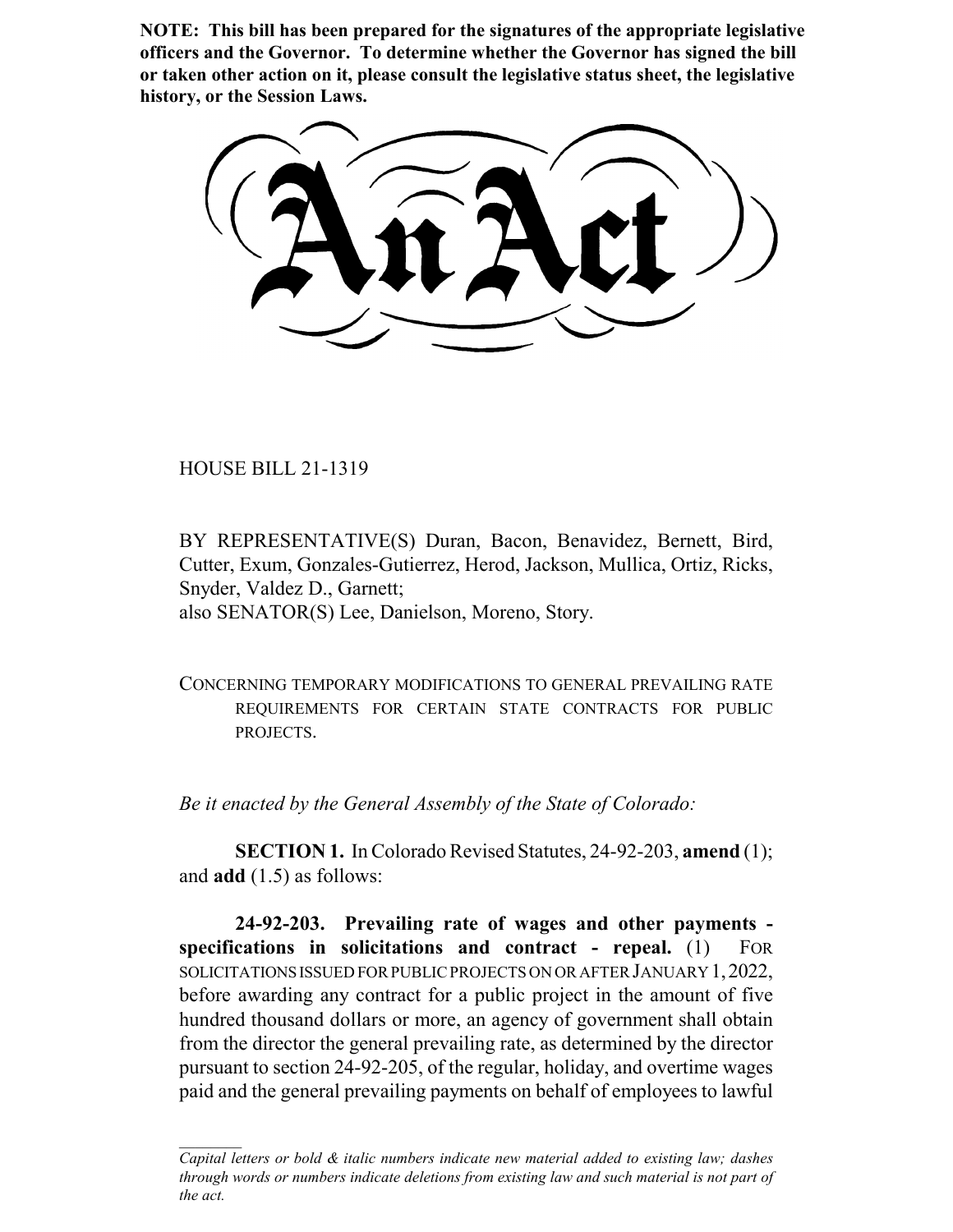welfare, pension, vacation, apprentice training, and educational funds in the state, for each employee needed to execute the contract for the public project. Payments to the funds must constitute an ordinary business expense deduction for federal income tax purposes by contractors and subcontractors.

(1.5) (a) FOR SOLICITATIONS ISSUED FOR PUBLIC PROJECTS ON OR AFTER JULY 1, 2021, BUT PRIOR TO JANUARY 1, 2022, BEFORE AWARDING ANY CONTRACT FOR A PUBLIC PROJECT IN THE AMOUNT OF FIVE HUNDRED THOUSAND DOLLARS OR MORE, AN AGENCY OF GOVERNMENT SHALL OBTAIN DIRECTLY FROM THE UNITED STATES DEPARTMENT OF LABOR THE GENERAL PREVAILING RATE OF THE REGULAR, HOLIDAY, AND OVERTIME WAGES PAID AND THE PAYMENTS ON BEHALF OF EMPLOYEES TO THE WELFARE, PENSION, VACATION, APPRENTICE TRAINING, AND EDUCATION FUNDS IN THE STATE FOR EACH EMPLOYEE NEEDED TO EXECUTE THE CONTRACT FOR THE PUBLIC PROJECT.

(b) THIS SUBSECTION (1.5) IS REPEALED, EFFECTIVE JUNE 30, 2025.

**SECTION 2.** In Colorado Revised Statutes, 24-92-205, **amend** (1); and **add** (1.5) as follows:

**24-92-205. Investigation and determination of prevailing wages - filing of schedule - repeal.** (1) In determining the applicable prevailing wage for public projects pursuant to section 24-92-204, the director shall use appropriate wage determinations issued by the United States department of labor in accordance with the "Davis-Bacon Act", 40 U.S.C. sec. 3141, et seq., to establish the prevailing wage rates for the applicable trades or occupation for the geographic locality of the public project. BEGINNING ON JANUARY 1, 2022, the director shall keep a schedule on file in his or her office of the customary prevailing rate of wages and payments made to or on behalf of the employees, which shall be open to public inspection.

(1.5) (a) FOR SOLICITATIONS ISSUED FOR PUBLIC PROJECTS ON OR AFTER JULY 1, 2021, BUT PRIOR TO JANUARY 1, 2022, THE AGENCY OF GOVERNMENT SHALL KEEP A SCHEDULE ON FILE FOR THE LIFE OF THE PROJECT OF THE CUSTOMARY PREVAILING RATE OF WAGES AND PAYMENTS MADE TO OR ON BEHALF OF THE EMPLOYEES, WHICH SHALL BE OPEN TO PUBLIC INSPECTION.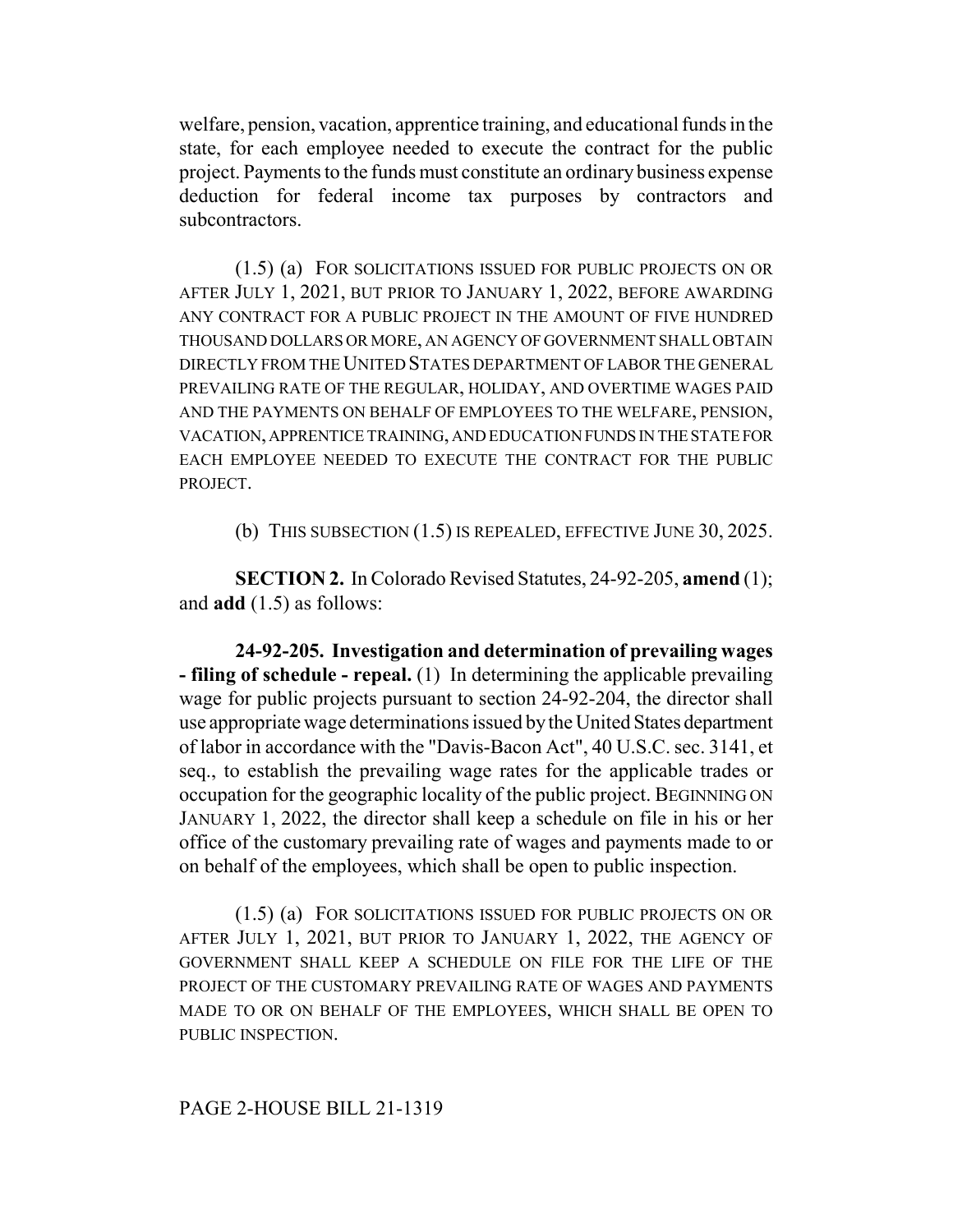(b) THE DIRECTOR SHALL NOTIFY THE REVISOR OF STATUTES IN WRITING OF THE DATE WHEN ALL THE PUBLIC PROJECTS COVERED BY SUBSECTION (1.5)(a) OF THIS SECTION HAVE BEEN COMPLETED BY E-MAILING THE NOTICE TO REVISOROFSTATUTES.GA@STATE.CO.US. THIS SUBSECTION (1.5) IS REPEALED EFFECTIVE UPON THE DATE IDENTIFIED IN THE NOTICE OR, IF THE NOTICE DOES NOT SPECIFY THAT DATE, UPON THE DATE OF THE NOTICE TO THE REVISOR OF STATUTES.

**SECTION 3.** In Colorado Revised Statutes, 24-92-208, **amend** (4) as follows:

**24-92-208. Apprenticeship contribution rate.** (4) To the extent feasible, the department of personnel shall publish an annual report detailing the amount of apprenticeship training contribution paid pursuant to subsections  $(2)(a)$ ,  $(2)(b)$ , and  $(2)(c)$  of this section from information reported by the contracting agencies of government. AN ANNUAL REPORT ISSUED BY THE DEPARTMENT OF PERSONNEL PURSUANT TO THIS SUBSECTION (4) IS ONLY REQUIRED TO INCLUDE SOLICITATIONS ISSUED FOR PUBLIC PROJECTS ON OR AFTER JANUARY 1, 2022.

**SECTION 4. Safety clause.** The general assembly hereby finds,